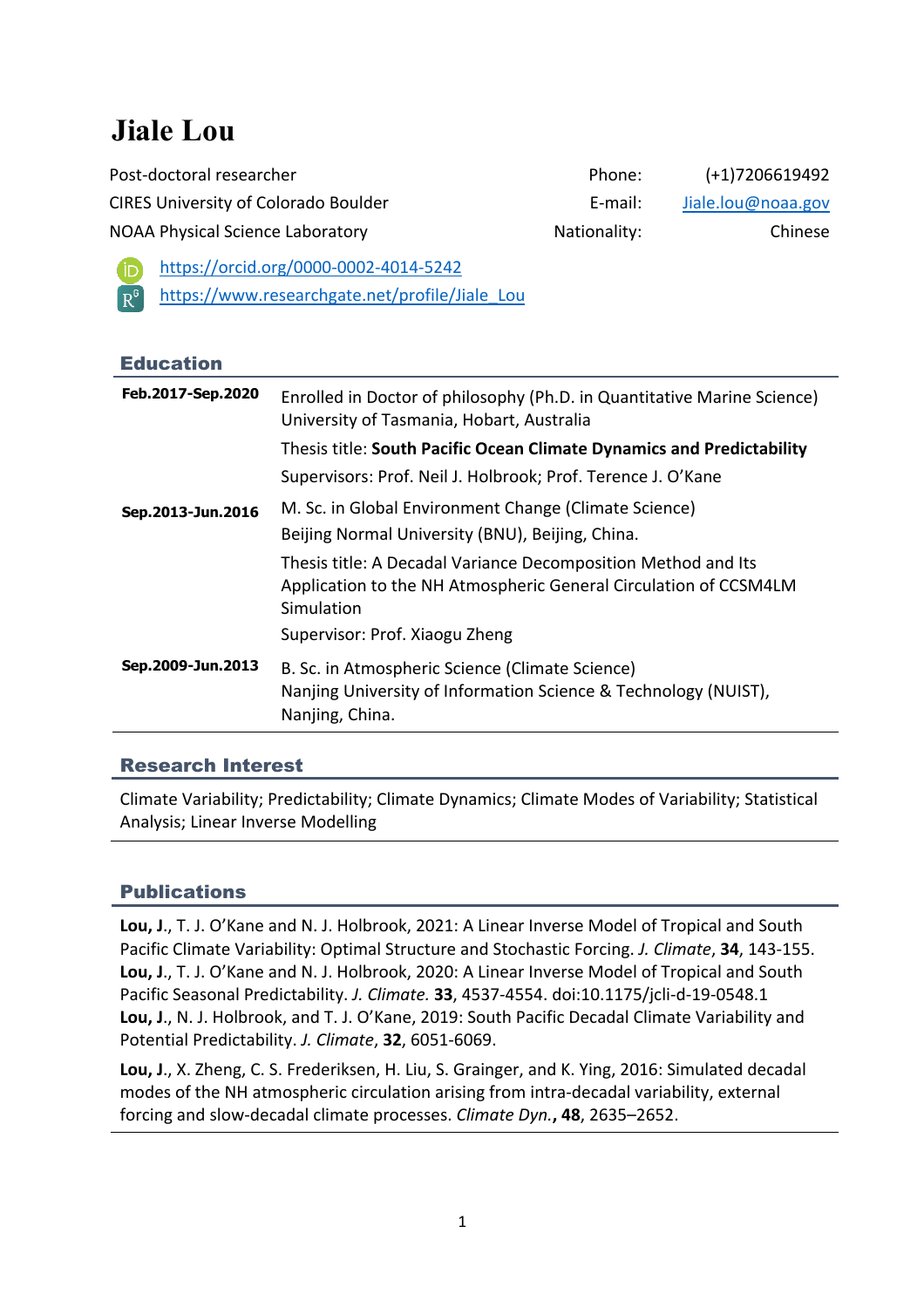Ying, K., C. S. Frederiksen, X. Zheng, **J. Lou**, and T. Zhao, 2018: Variability and predictability of decadal mean temperature and precipitation over China in the CCSM4 last millennium simulation. *Clim. Dyn.* **51**, 2989-3008.

| <b>Teaching Experience</b> |                                                                                                                                                                                                               |  |
|----------------------------|---------------------------------------------------------------------------------------------------------------------------------------------------------------------------------------------------------------|--|
| 2017                       | Teaching assistant (demonstrating and marking): Our Changing Climate (KGA320)<br>Unit Coordinator: Prof. Neil Holbrook<br>Institute for Marine and Antarctic Studies, University of Tasmania                  |  |
| <b>Internships</b>         |                                                                                                                                                                                                               |  |
| Dec. 2020                  | Tidetech, Hobart, Australia<br>Responsibility: Validate ocean wave data                                                                                                                                       |  |
| <b>Jul. 2017</b>           | Jiangxi Provincial Institute of Meteorological Sciences, Jiangxi Provincial<br>Meteorological Bureau, Jiangxi, China.<br>Responsibility: Analysing the high-resolution wind products                          |  |
| Jan. 2012                  | Public Information Service Department, HUA-FENG Meteorological Media<br>Group, China Meteorological Administration, Beijing, China.<br>Responsibility: Delivering the daily weather information to the public |  |

#### Honours and Awards

| 2017-2020 | Ph.D. Scholarship from ARC Centre of Excellence for Climate System Science<br>(CE110001028)<br>University of Tasmania tuition fee Scholarship<br>Top-up Scholarship from the QMS-CSIRO joint program |
|-----------|------------------------------------------------------------------------------------------------------------------------------------------------------------------------------------------------------|
| 2015      | Outstanding Student Representative Award, Beijing Normal University.                                                                                                                                 |
| 2012      | Second-class Scholarship Award, Nanjing University of Information Science &<br>Technology.                                                                                                           |
| 2011      | Principal Scholarship Award (top 1% per academic year), Nanjing University of<br>Information Science & Technology.                                                                                   |
| 2011      | Outstanding Student Representative Award, Nanjing University of Information<br>Science & Technology.                                                                                                 |

# Skills and Expertise

**Software, Platforms and Operating systems:**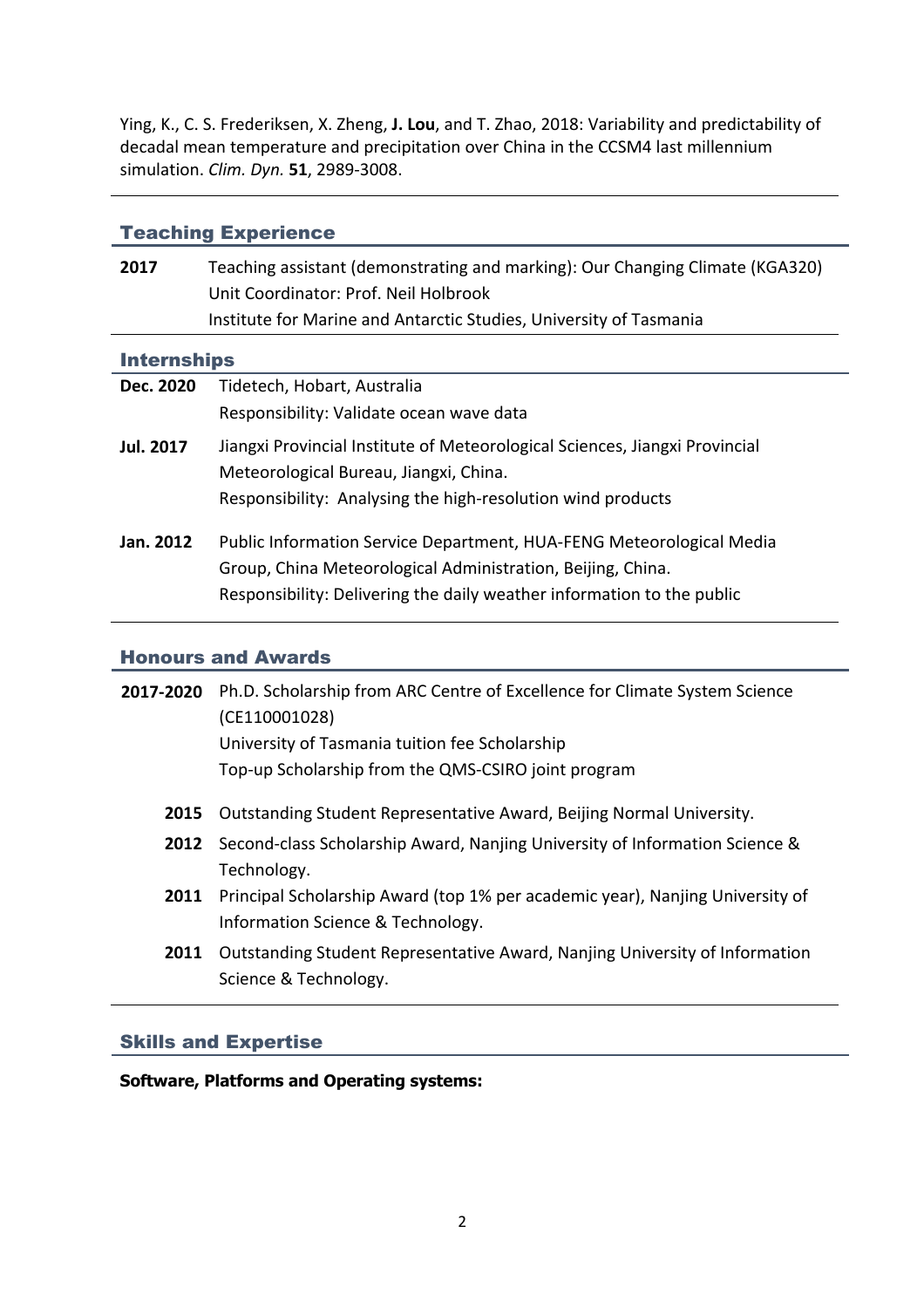Microsoft Word, Microsoft PowerPoint, Microsoft Excel, Adobe Photoshop, Adobe Lightroom, Unix/Linux, Windows, High Performance Computing (HPC) system [National Computational Infrastructure (NCI), which is supported by the Australian Government].

#### **Programming language:**

Coding in R and Matlab. Plotting in NCL, R and Matlab. Manipulating data in CDO and NCO.

#### Conference/Workshop presentations

| 17 Nov 2019 | A Linear Inverse Model of South Pacific Decadal Climate Variability, 2019<br>CLEX workshop, Hobart, Australia. Poster Presentation.                                                              |
|-------------|--------------------------------------------------------------------------------------------------------------------------------------------------------------------------------------------------|
| 12 Nov 2019 | A Linear Inverse Model of South Pacific Decadal Climate Variability, CLEx<br>Tropical Variability Meeting (https://climateextremes.org.au/tropical-<br>variability-meetings/), Video Conference. |
| 18 Sep 2019 | A Linear Inverse Model of South Pacific Decadal Climate Variability, UTAS<br>STEM Graduate Research Day, Hobart, Australia. Poster presentation.                                                 |
| 12 Jul 2019 | South Pacific Decadal Climate Variability and Potential Predictability, 27 <sup>th</sup><br>IUGG General Assembly, Montreal, Canada. Oral presentation.                                          |
| 12 Jun 2019 | South Pacific Decadal Climate Variability and Potential Predictability, 2019<br>AMOS Annual Meeting, Darwin, Australia. Oral presentation.                                                       |
| 05 Dec 2019 | South Pacific Decadal Climate Variability and Potential Predictability, 2018<br>QMS Symposium, Hobart, Australia. Oral presentation.                                                             |
| 21 Nov 2018 | South Pacific Decadal Climate Variability and Potential Predictability, 2018<br>CLEx Annual Workshop, Wollongong, Australia. Poster presentation.                                                |
| 14 May 2018 | Stochastically Forced Multiscale Climate Variability and Potential<br>Predictability in the Pacific, NESP Project 2.3/CSC Decadal Prediction<br>Workshop, Hobart, Australia. Oral presentation.  |
| 16 Mar 2018 | Predictability of The Interdecadal Pacific Oscillation, PhD Confirmation<br>Seminar, Hobart, Australia. Seminar.                                                                                 |
| 30 Oct 2017 | Potential Predictability of ENSO and ENSO-like Decadal Variability, 2017<br>ARCCSS/CLEx Annual Workshop, Canberra, Australia. Poster Presentation.                                               |

### Trainings/Summer (Winter) Schools

| 25, 28-29 Nov 2019 Fourier Transforms Training, Hobart, Australia.                    |
|---------------------------------------------------------------------------------------|
| 24-28 Jun 2019 ARCCSS/CLEx Annual Winter School — Modelling the Climate System.       |
| University of Melbourne, Melbourne, Australia.                                        |
| 28 Apr-04 May 2019 Advanced Ocean Modelling 'Summer' School, Strathgordon, Australia. |